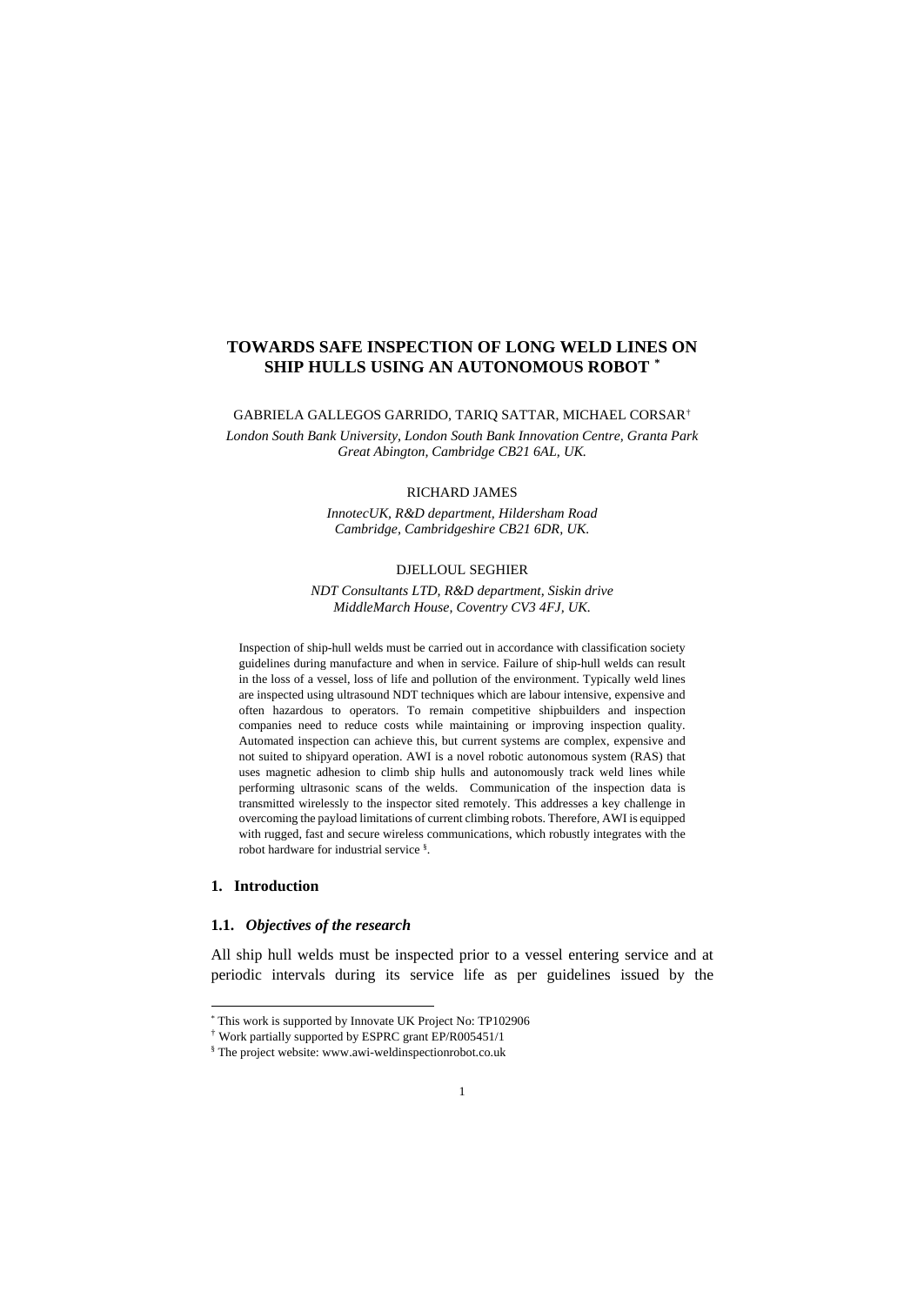classification societies [8]. Ultrasound based methods are widely accepted as standard means for non-destructive inspection of welds. For each ship hull many 100s of metres of weld may require inspection. Due to the nature of the hull and the ship yard environment inspections can be hazardous, often requiring rope access and scaffolding to reach the weld lines. Safety and productivity can be greatly enhanced throw automation of the hull inspection. Therefore, the present work outlines the development of a new climbing robot designed to carry out phased array ultrasound inspection on ship hulls.

#### **1.2.** *Outline of robot requirements*

AWI is a climbing robot, using magnetic adhesion, designed specifically to inspect weld lines. Its primary operating environment is the external hull of newly manufactured ships, focussing particularly on areas which are difficult to access by humans. The aim is to remove the requirement for inspection by rope access and scaffolding which will improve safety for the inspector and greatly reduce the cost of inspection.

In order to move the state of the art forward and to be attractive to industry the robot and inspection system must be able to autonomously follow weld lines while carrying out ultrasound inspection. When defects are identified they must be marked so that intervention can be carried out. The robot must travel at high speed between inspection areas but also be able to travel at a lower rate determined by the inspection system.

# **2. Industrial climbing robots**

The design of a climbing robot for industrial applications depends on several factors influenced by its operating environment and the task it must carry out. Research activities on wall climbing robot has been carried out for several years now [1][3][4], but inspection of weld lines on large ship hulls remains a challenge. Payload capacity, mobility, adhesion safety and energy consumption are the primary factors influencing design choices [5]. For climbing on non-ferrous surfaces, systems tend to employ either energy intensive suction or dynamic vortex adhesion methods. For ferrous structures, the choice is permanent magnets or electromagnetic adhesion. Electromagnets offer the ability to control the magnetic on command but require constant energy consumption to maintain their magnetic field [6]. To overcome payload limitations and power consumption problems, it was necessary to use permanent magnets mounted in the robot wheels. This will also prevent the robot from falling in the case of a power failure.

 $\overline{2}$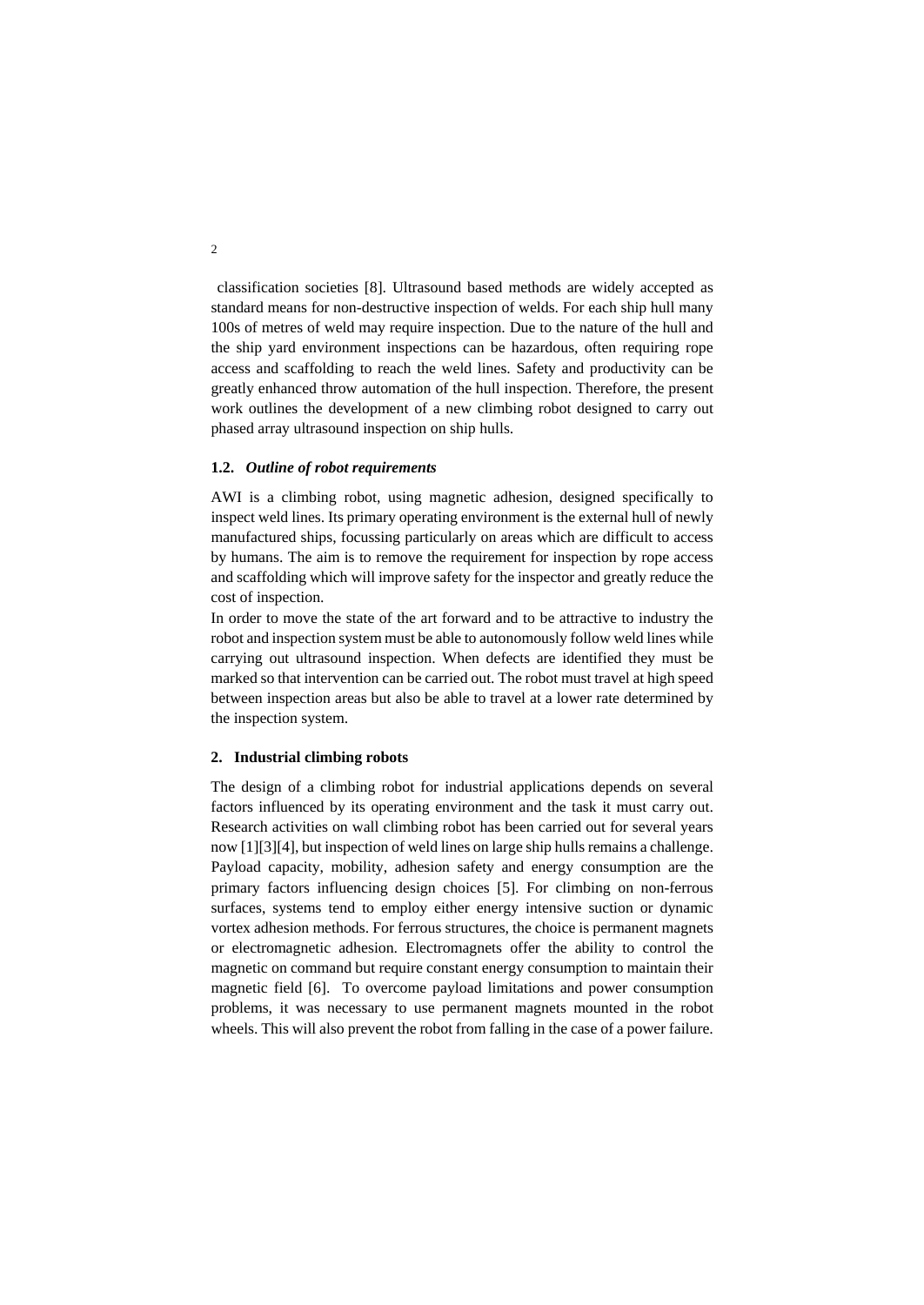The robot must be capable of climbing on both steeply sloped and vertical surfaces and be able to transition across different planes. Therefore, a force analysis has been carried out to ensure stability of the robot across all climbing modes to avoid sliding and roll-over failure. Figure 1 shows a free body diagram of the robot operating on a vertical plane, where the robot weight is **G**, the pitch between the centre of the front and rear wheels is **L**, and the centre of gravity from the climbing surface is **h.** The robot acceleration is **a,** and the coefficient of surface friction  $\mu$  (wheels-surface). To avoid slipping, the total adhesion force  $\mathbf{F}_t$ , must satisfy Equation [\(1\)](#page-2-0):

<span id="page-2-0"></span>

Figure 1. Free body diagram of a robot climbing a vertical plane.

According to [2], by taking the moment about point G from Figure 1, the required force can be found. Therefore,

$$
F_t \ge \frac{Gxh}{L} \tag{2}
$$

To prevent roll-over, the centre of gravity of the robot should be designed to be as close to the wall as possible and the wheel base should be as long as possible.

#### **3. Magnetic adhesion system**

The adhesion force for AWI is generated by four magnetic wheels. In order to ensure that the target adhesion force is achieved numerical simulations were carried out using COMSOL Multiphysics software. Each wheel is composed of four segments of N35 neodymium magnet of 20mm thickness. The outer diameter of the wheel is 100mm and the inner diameter is 35.70mm.

The magnets are surrounded by a 10mm thickness stainless steel on both sides to keep the magnets aligned, plus 4mm of rubber for protection. The ship hull has been simulated as 20mm steel plate. The key properties of the materials used in the simulation are listed in Table 1. The adhesion force achieved per wheel is 82.485N, which corresponds to 8.4Kg of pull. The distance (L) between wheels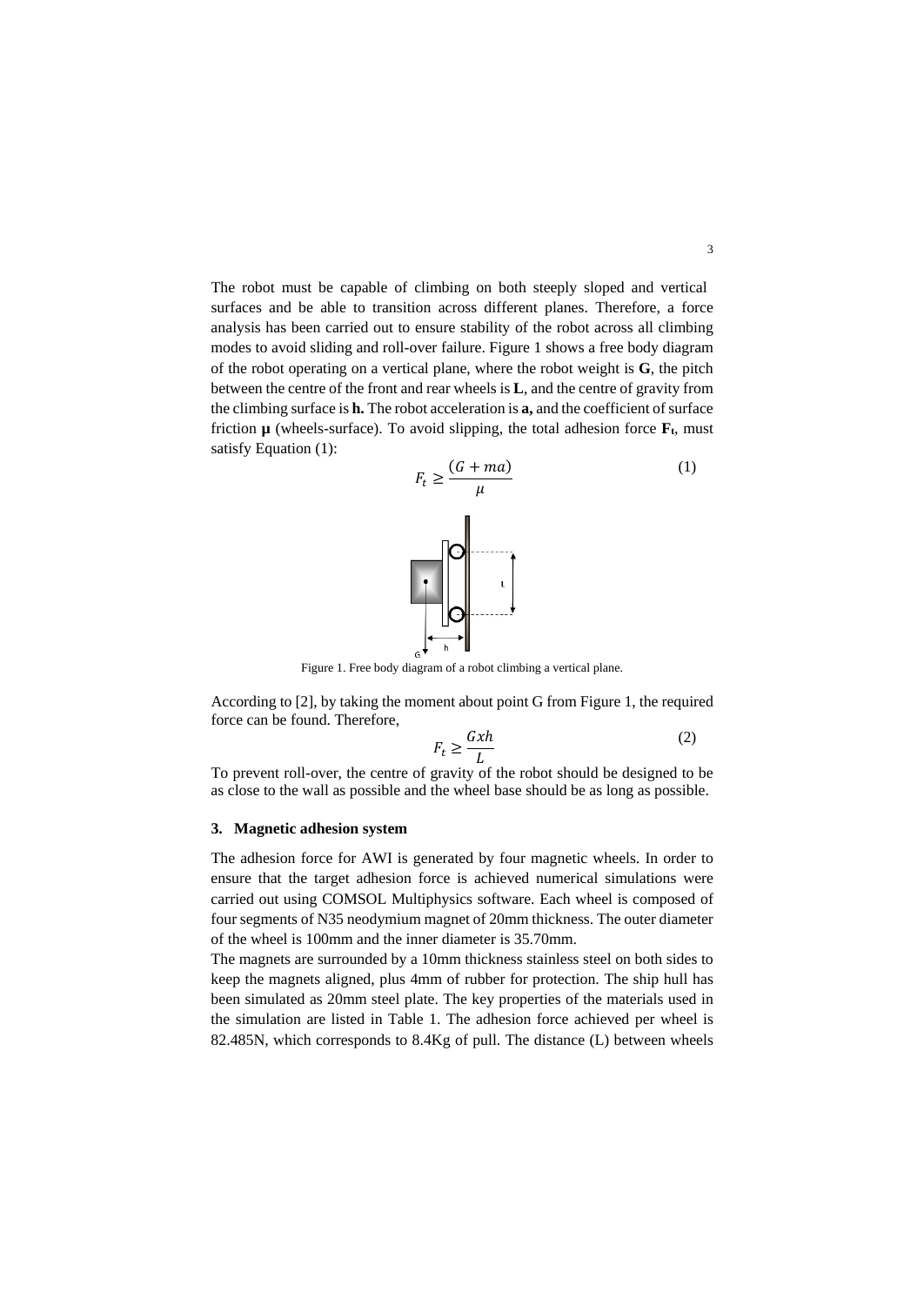is 150mm and horizontally the distance is 430mm. Hence, the total adhesion force is computed as 330.70N, i.e. 33.72Kg pull.

| Table 1. Values used for FEA simulations with N35 and N42 magnets. |      |      |
|--------------------------------------------------------------------|------|------|
| <b>Properties</b>                                                  | N35  | N42  |
| Magnetic induction intensity of magnets $B_r(T)$                   | 1.13 | 1.31 |
| Magnetic Coercive force $H_{cb}$ (KA/m)                            | 868  | 915  |
| Intrinsic Coercive force Hci (KA/m)                                | 955  | 955  |
| Magnetic energy product HB $(KJ/m3)$                               | 263  | 318  |
| Relative permeability of magnets $(\mu_r)$                         | 1.05 | 1.05 |
| Relative permeability of wheels steel enclosure                    | 1    |      |
| Relative permeability of steel climbing surface                    | 1500 | 1500 |

In further simulations the grade of the magnets was changed to higher intensity N42 magnets. This achieves an adhesion force of 110.50N (11.26Kg) per wheel. Therefore, with four wheels the total adhesion force of AWI is 444.44N (45.32Kg).



 Figure 2. Results on COMSOL: a) Magnetic flux streamlines. b) Direction of the magnetic flux of the four magnets (polarisation of magnets). c) Magnetic flux density norm (four wheels).

# **4. Design of the climbing robot**

#### **4.1.** *Mechanical hardware*

The main chassis of AWI is constructed from folded and welded 316 stainless steel with a sealed marine grade anodised aluminium lid. The drive shafts are all fitted with double acting lip seals made of Therban HNBR, which when combined with IP67+ electrical connectors ensure that AWI remains watertight.

- Dimensions of AWI are L: 410mm x W: 472mm x D: 210mm
- Weight 25kg Wheelbase of 150mm Track of 430mm
- Powered by 40V DC from control box

4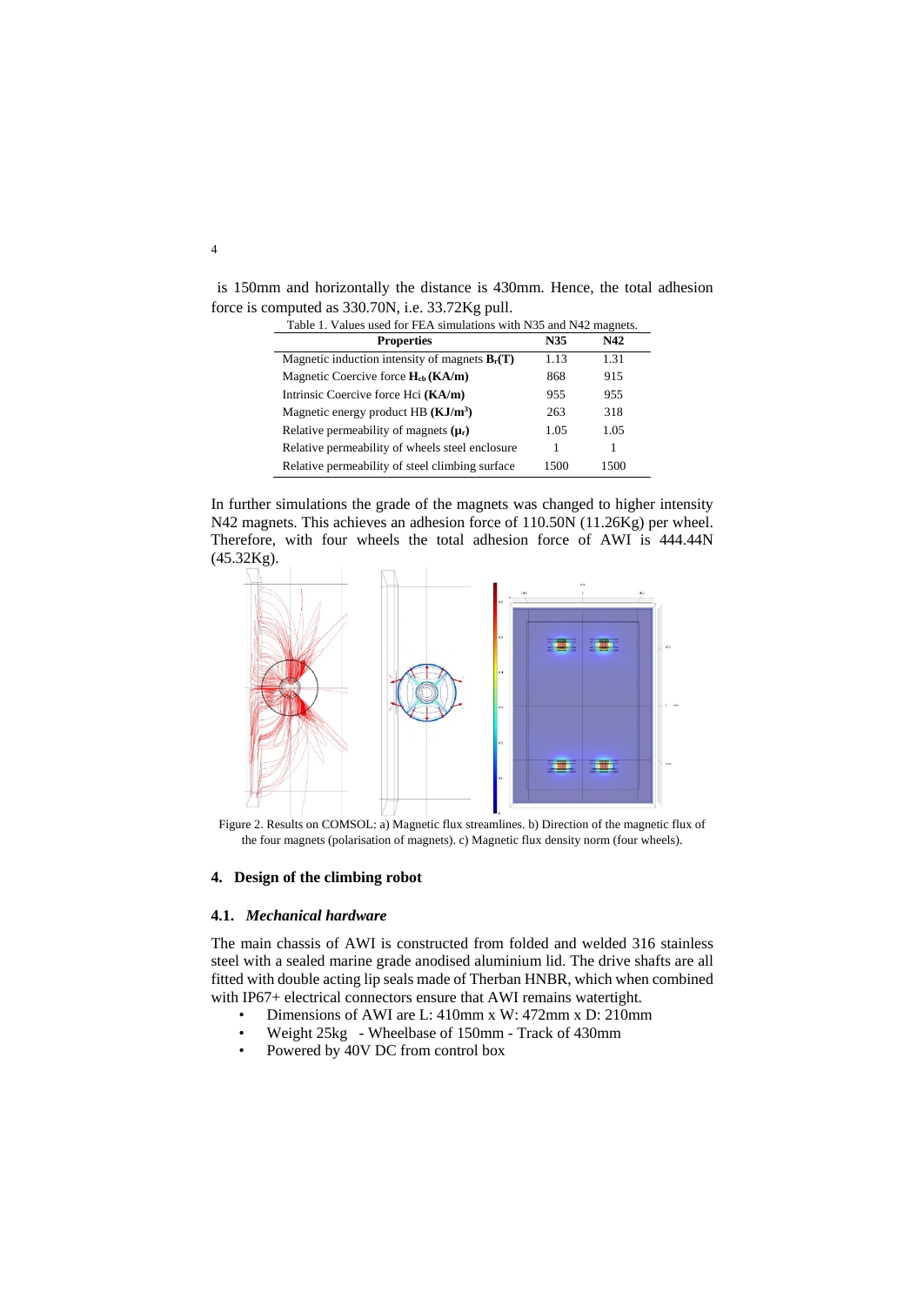### **4.2.** *Electronics hardware*

Autonomous robots commonly use embedded software to operate, but AWI was designed to function using a custom made desktop application written in C#. The main advantage of this approach is that loosely-bound code allows for future features or modifications to be made without impacting other areas of code. This is possible via a device server, which is connected to a USB hub and Ethernet switch. Some of the components on AWI work on RS485 and RS232 protocols, which are converted to USB to allow a desktop computer to identify the components as COM ports. The Ethernet switch is connected to an industrial wireless card, which has a 3 channel rugged antenna operating on 2.4-5GHz frequency. Figure 3 illustrates the overall hardware connections within the AWI robot.



Figure 3. Diagram of hardware connections within the AWI robot.

The optical sensing of the weld lines is achieved using a green 2D laser line generator and an HD USB camera mounted in adjustable holders. The information required by the weld following algorithm is a frame captured by the camera, which applies a colour filter to the image given user selectable RGB values and then pixel detection to highlight weld area.

The NDT inspection equipment is mounted at the front of the robot. This includes an ultrasound phased array probe and a Hengstler optical encoder (more details of the inspection system is provided in section 5). Position data from the encoder is fed directly to the NDT system rather than using the motor driven encoders in order to minimise the problem of the driven wheels slipping.



Figure 4. AWI's NDT payload.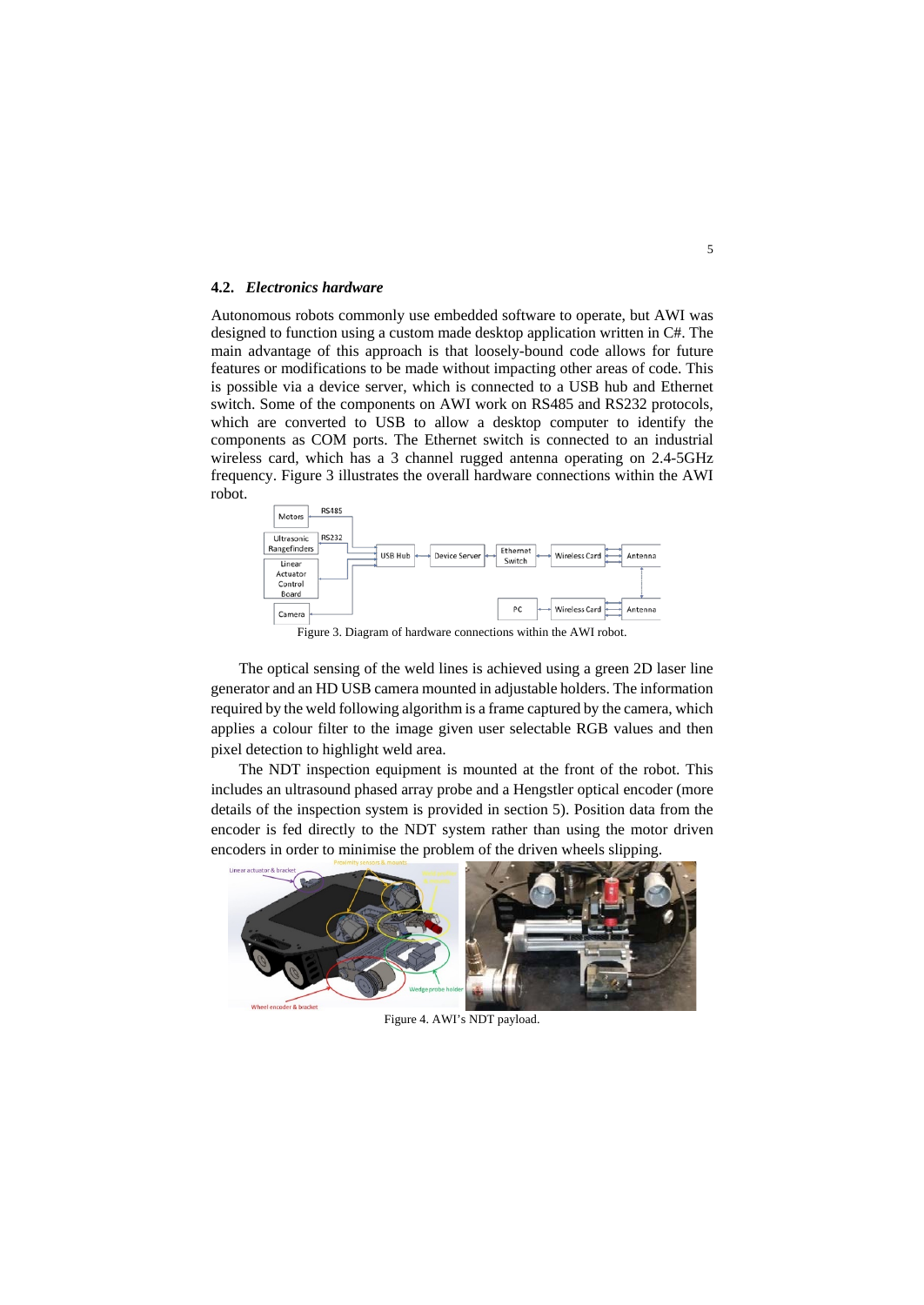# **4.3.** *Robot software and control*

The purpose of AWI is to automatically follow long welds while carrying out inspection, however, the user interface also allows operators to manually drive the robot. Image frames from the front mounted camera are displayed in bitmap format.

Weld line detection is achieved by processing each camera frame using the AForge.Net framework. The image is first filtered to remove RGB colour outside the desired threshold. The resulting monochromatic image is shown in Figure 6. The raw bitmap data is then scanned, and the peak *y* pixel is selected to identify the centre point of the weld.



Figure 5. Weld following algorithm flow chart.

The weld centre is then compared to the centre point of the camera resolution. The difference between the two is then used as the feedback error to correct the robot direction. The weld following algorithm is described in the flowchart in Figure 5.

#### **5. Experimental results**

### **5.1.** *Performance of the climbing robot*

After assembly was completed (see fig. 4) a full system test of the robot performance was carried out on a horizontal and vertical test wall (see fig. 6a) at InnoTecUK. The wall features around 36 different defects embedded in the weld, such as cracks, lack of penetration, and discontinuities. The wireless communication was robustly established and data could successfully be retrieved including visual information of the weld and the laser profiler (see fig. 6b). During

6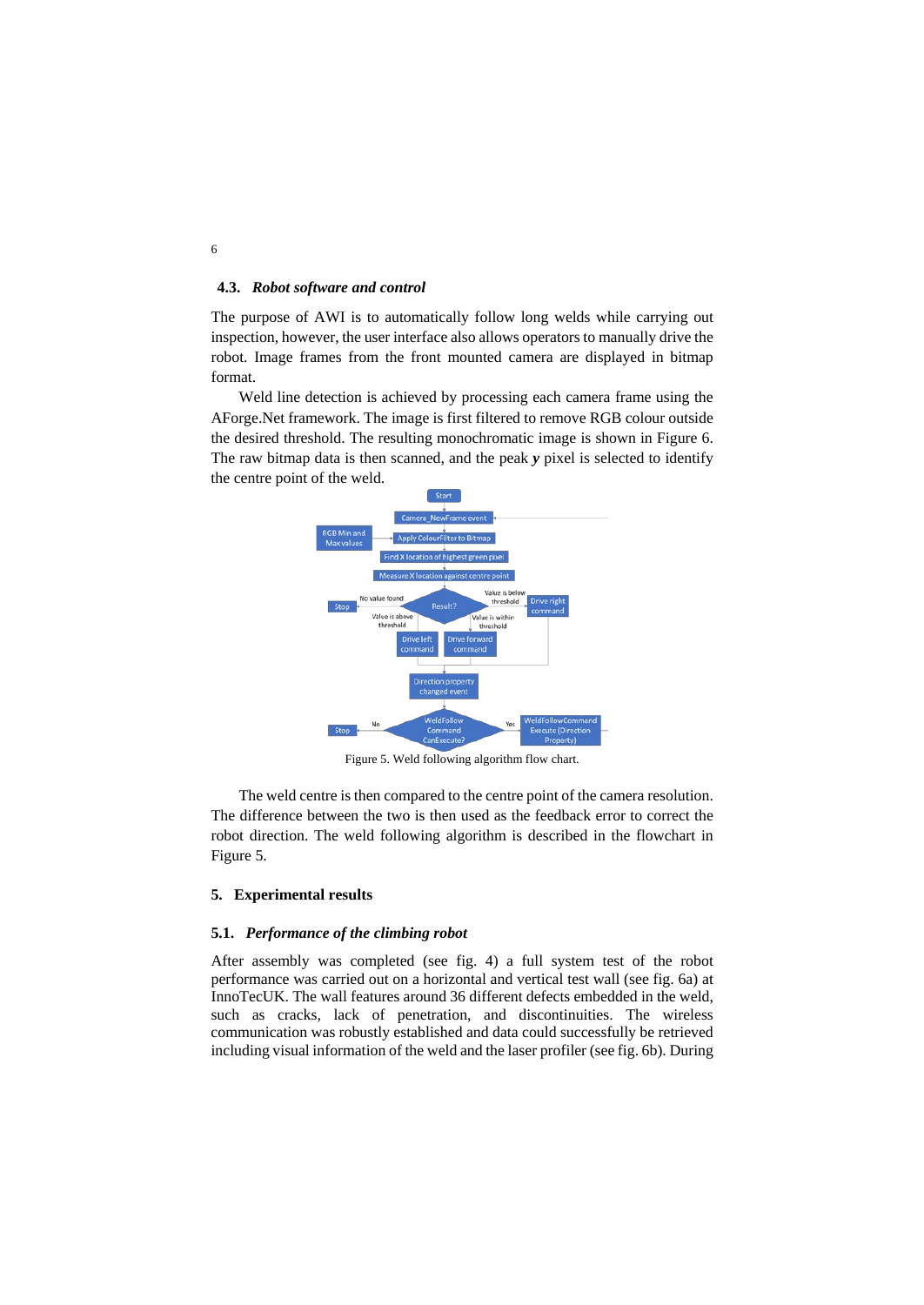inspection AWI's speed was set at less than 50mm/sec, which is suitable for weld inspection. AWI's maximum speed achieved when not inspecting the weld and by teleoperation using a remote control was around 150mm/sec.



AWI was able to localise itself along the weld based on the feedback provided from the wheel encoder. The emergency stop button feature allows the operator to cut the power of the whole system and stop the robot if safety related problems are encountered. Despite being powered down, the robot will maintain its position due to its magnetic wheels, which do not require any power to work. Furthermore, AWI was shown to be able to physically mark the position of the defects as they were encountered.

## **5.2.** *Defect detection using the on-board inspection system*

The inspection system used during the trials was a conventional phased array ultrasound system. Calculations were made to determine the wedge angle and the full and half skip distances required for full inspection of the weld line, taking into account the weld thickness (fig. 7a).



Figure 7. a) PA probe is mounted in the roller probe at 19°. b) Example of c-scan measured from the weld showing identification of defects.

With such an angled wedge and distance from the weld line inspection of the weld was possible and all the defects were correctly identified (fig. 7b).